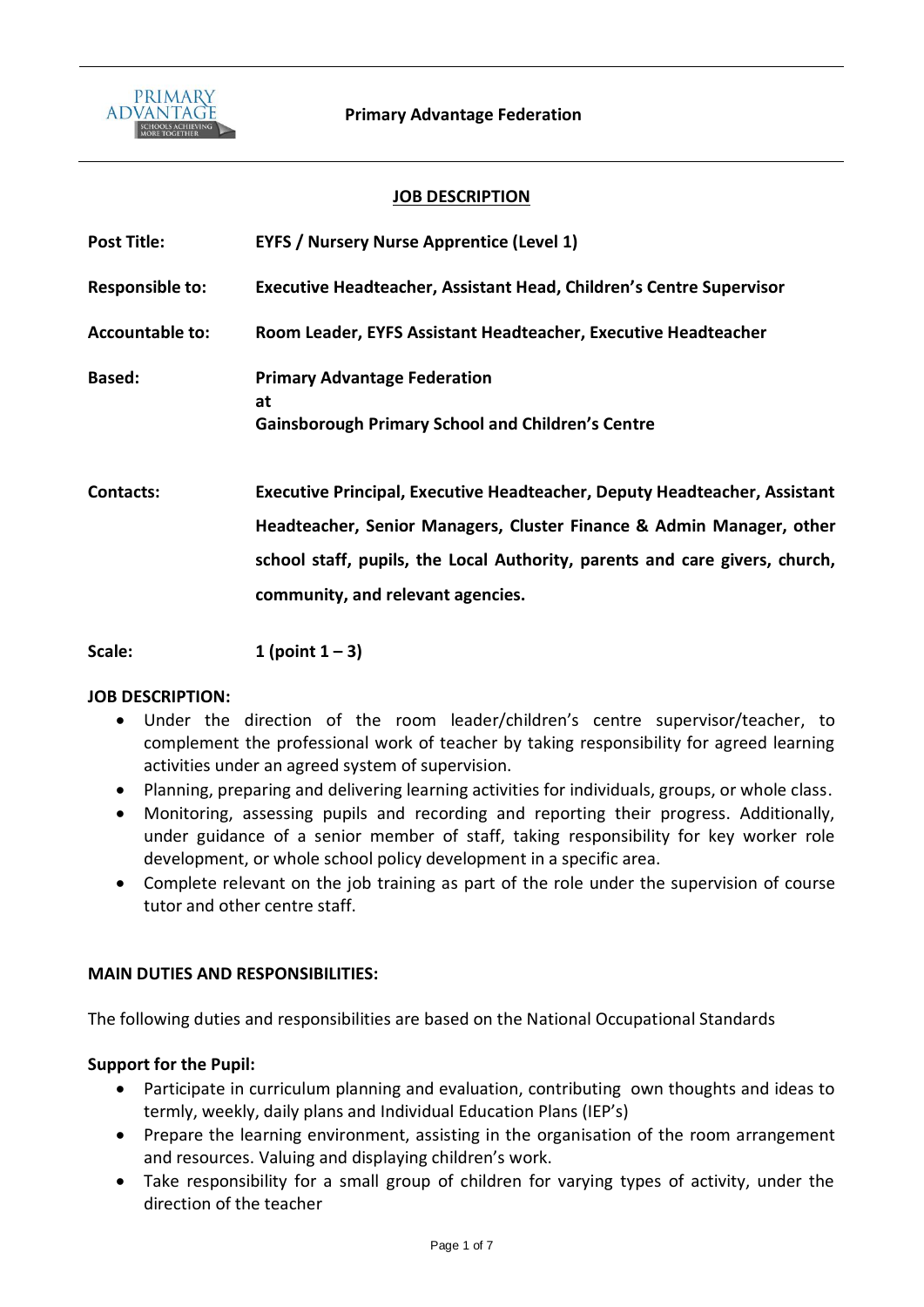- Support children who are identified as having Special Educational Needs (SEN), or English as an Additional Language (EAL), by organizing the implementation of IEP's set by other professionals.
- Accompany children on outside activities ( eg: swimming, educational visits etc)
- Encourage children's development, independence, self-reliance, initiative and problem solving skills.
- Observe children's activities and contribute to their written records.
- Work in a non-discriminatory way, being aware of differences and ensuring all pupils have equal access to opportunities to learn, develop and reach their potential.
- Maintain respectful and genuine interaction with children using warm and responsive communication strategies, which are appropriate to children's needs.
- Be supportive and welcoming to parents, recognising the expert knowledge they have of their children and encourage and value their involvement
- To provide specialist learning support for pupils with identified, severe learning difficulties including supporting pupils with medical needs.
- To arrange contact on behalf of pupils with outside agencies, eg. educational psychologists/speech therapist or other workers in the school.
- To provide a high level of care to individuals where necessary.
- To provide support and care for the emotional and physical needs of all pupils.
- To develop, establish and maintain positive relationships with individuals and groups.
- To contribute to the health and well-being of pupils and to act as a first aider and complete training necessary.
- To support pupils during learning activities by promoting independent learn.
- To support pupils individual learning needs and development, eg. cognitive and learning skills.
- To assist with the development and implementation of Individual Education/Behaviour Plans and Personal Care programmes.
- Under the direction of Classroom Teacher, to work with small groups of children and to take responsibility for their learning.
- To promote the inclusion and acceptance of all pupils.
- To encourage pupils to interact with others and engage in activities led by the Classroom Teacher.
- To set challenging and demanding expectations and promote self-esteem and independence.
- To deliver pastoral and learning support.
- To promote independence and employ strategies to recognise and reward achievement of self-reliance.
- To encourage pupils to interact and work co-operatively with others and engage all pupils in activities.
- To provide feedback to pupils in relation to progress and achievement under guidance of the Classroom Teacher.

# **Key work:**

- Oversee the introduction and settling in process for children and families into the school/centre, including initial home visit with parent, giving initial information on school/centre policies.
- Take responsibility in planning, tracking and evaluating.
- Set individual targets and monitoring progress.
- Carry out a full record keeping programme for each child according to school/centre policy.
- Be the first contact for key parents.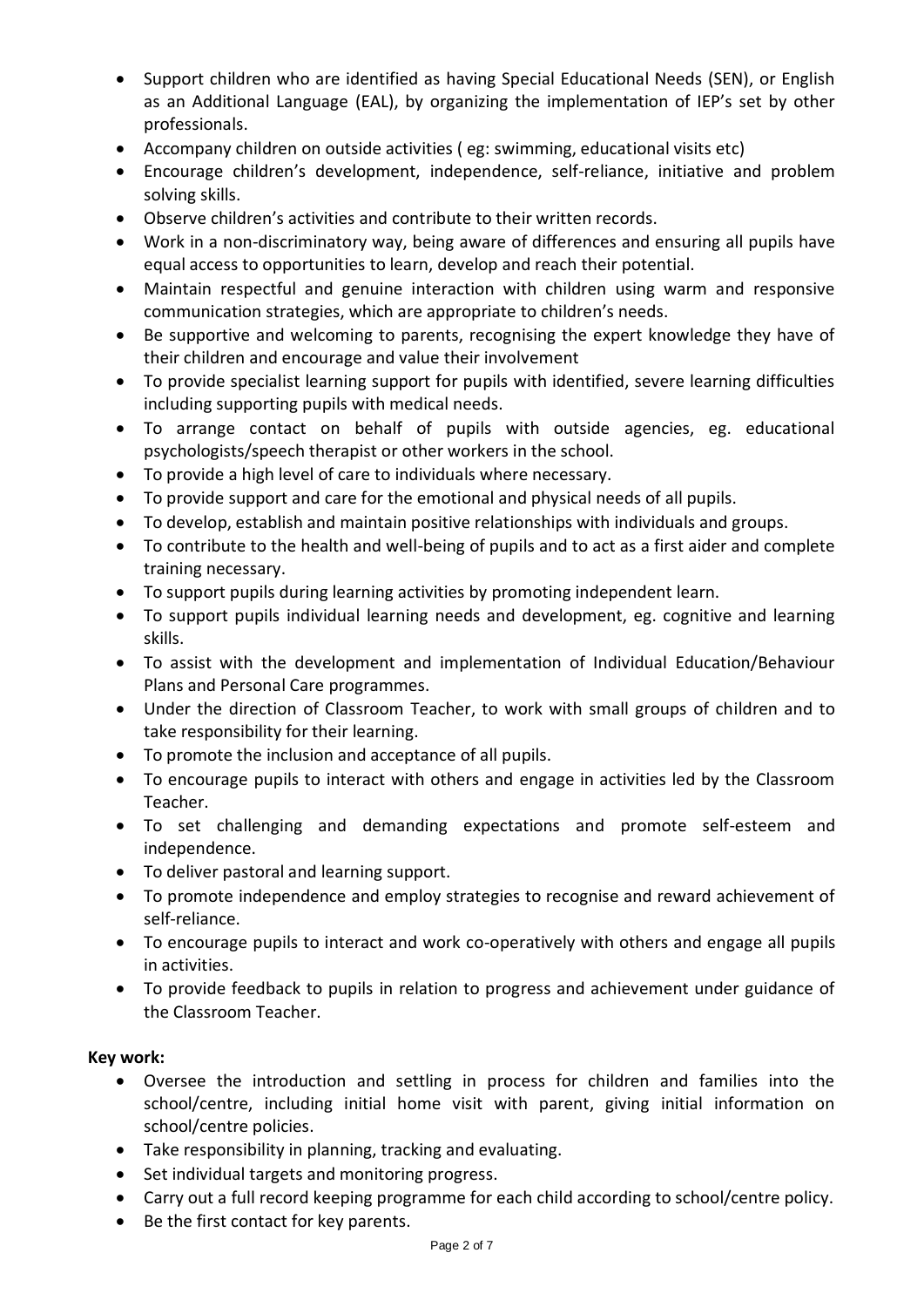- Set targets and review IEPs, in collaboration with the Special Educational Needs Coordinator (SENCO).
- Initiate and implement IEPs through regular liaison with Teaching Assistants, according to school policy.
- Liaise with outside agencies e.g. Speech Therapists.
- Registration of the children.
- Liaise with other professionals involved in the child's welfare (speech therapist, health visitor, support teacher etc.).
- Support and including children with SEN and to attend case conferences and reviews with teacher as appropriate.

# **Support for the Teacher:**

- To assist the teaching in analysis and making effective use of assessment information on pupil's attainment and progress.
- To recommend strategies to improve pupil attainment, eg. pupil's attendance or participation in booster classes.
- To assist in the development, implementation and monitoring of Individual Education Plans (IEPs) and assisting the Classroom Teacher in the development of a suitable programme of support for pupils who need learning support.
- To use suitable ICT packages to record and analyse individual pupil or group progress.
- To use suitable ICT packages to present data analysis and suggest appropriate strategies resulting from such data.
- To use high level skills and experience to manage problems and situations arising from intense learning or special needs, language barriers, cultural differences and/or behavioural difficulties.
- To stand in for the Classroom Teacher to teach classes as and when necessary under the direction of the Assistant Headteacher or Head of School.
- To work with the Classroom Teacher to establish an appropriate learning environment.
- To undertake marking of pupil's work and accurately record achievement/progress.
- To promote positive values, attitudes and good pupil behaviour, dealing promptly with conflict and incidents in line with established policy and encourage pupils to take responsibility for their own behaviour.
- To administer and assess routine tests and exams.
- To provide general clerical/administrative support as required.

# **Whole-school improvement:**

- Timetable and plan group movement/dance sessions.
- Plan and implement provision for the movement and dance aspects of creative development.
- Work alongside the Healthy Schools co-ordinator, working towards achieving the Healthy Schools Award.
- Report back to Head Teacher on an ongoing basis to with reference to health and safety issues.
- Liaise with EAL / EMAS staff as required. Ensure that all children with EAL make good progress. Develop a close partnership with families from minority ethnic groups.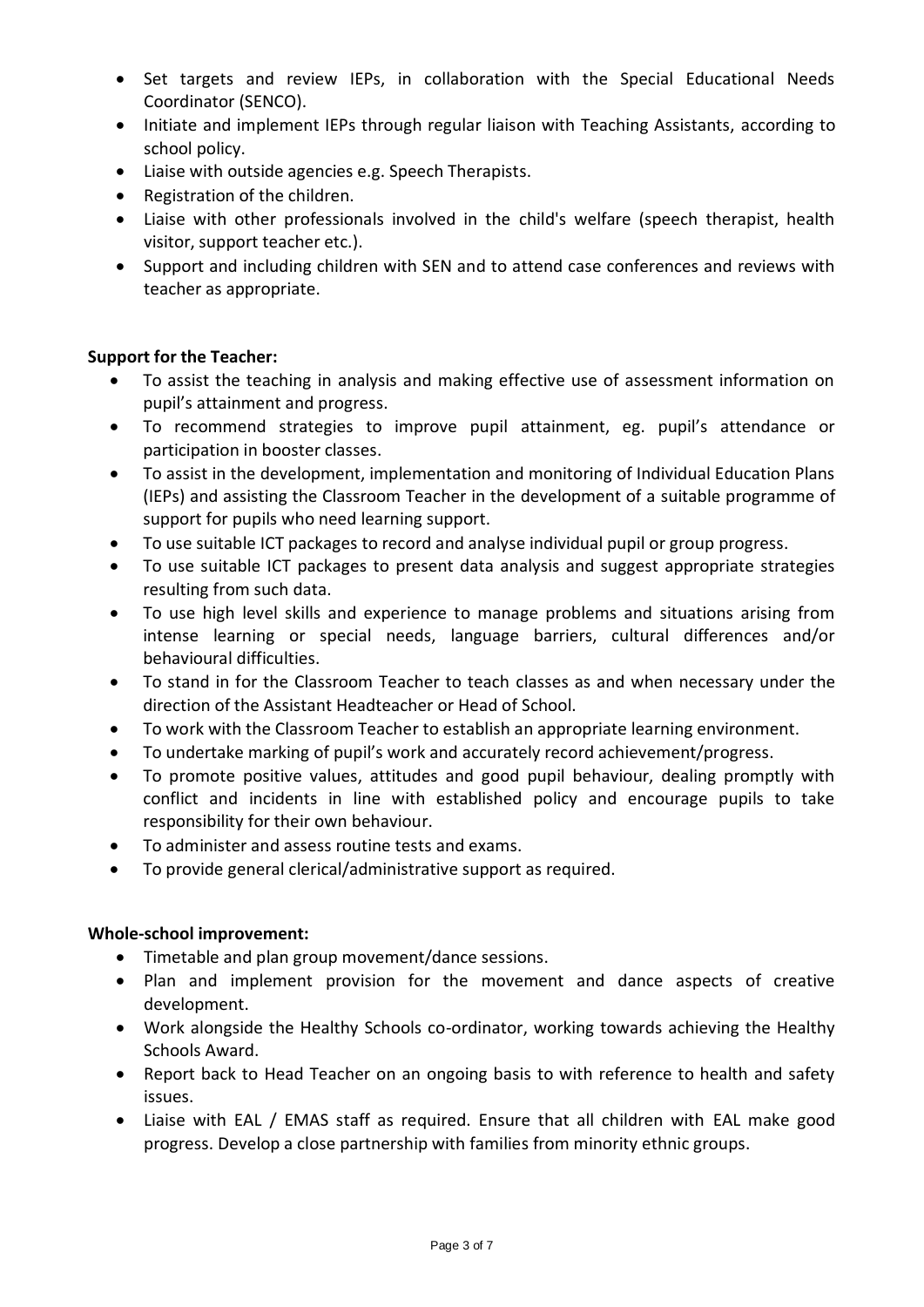# **Safeguarding:**

- Maintain high standards of hygiene.
- Attend to the needs of sick or injured children. Applying First Aid as necessary, recording accidents and attending to children who are unwell until they are collected.

# **Personal care:**

- Dress and undress children whenever necessary throughout the day including during arrivals, departures, playtimes and Physical Education (P.E.) classes.
- Feed children unable to feed themselves at lunchtime and supervise drinks at breaks, liaising with the other professionals (e.g. Speech Therapist), where necessary
- Move and handle children, where necessary, following Health and Safety guidelines.
- Assist individual children with their mobility and independence training, including the use of their equipment, with advice and information passed on from other professionals e.g. Occupational Therapist and Physiotherapist etc.
- Toilet children, with assistance from colleagues where it has been assessed that more than one member of staff is required. Occasionally, changing incontinent children who have soiled, with help from colleagues.

# **Other:**

- Take part in the schools performance management system
- Complete on the job training (recognized Level 3 qualification)
- Enhanced CRB check
- Strong commitment to furthering equalities in both service delivery and employment practice
- You must promote and safeguard the welfare of children, young and vulnerable people that you are responsible for or come into contact with

# **GENERAL:**

This is a description of the main duties and responsibilities of the post at the date of production. The duties may change over time as requirements and circumstances change. The person in the post may also have to carry out other duties as may be necessary from time to time

- This is not an exhaustive list of duties and responsibilities, and the postholder may be required to undertake other duties which fall within the grade of the job, in discussion with the manager.
- This job description will be reviewed regularly in the light of changing service requirements and any such changes will be discussed with the postholder.
- The postholder is expected to comply with all relevant policies, procedures and guidelines, including those relating to Equal Opportunities, Health and Safety and the Confidentiality of Information.
- The postholder may be required to work outside normal school hours on occasion, with due notice.
- Because of the nature of the post, candidates are not entitled to withhold information regarding convictions by virtue of the Rehabilitation of Offenders Act 1974 (Exemptions) Order 1975 as amended. Candidates are required to give details of any convictions on their appointment form and are expected to disclose such information at the appointment interview.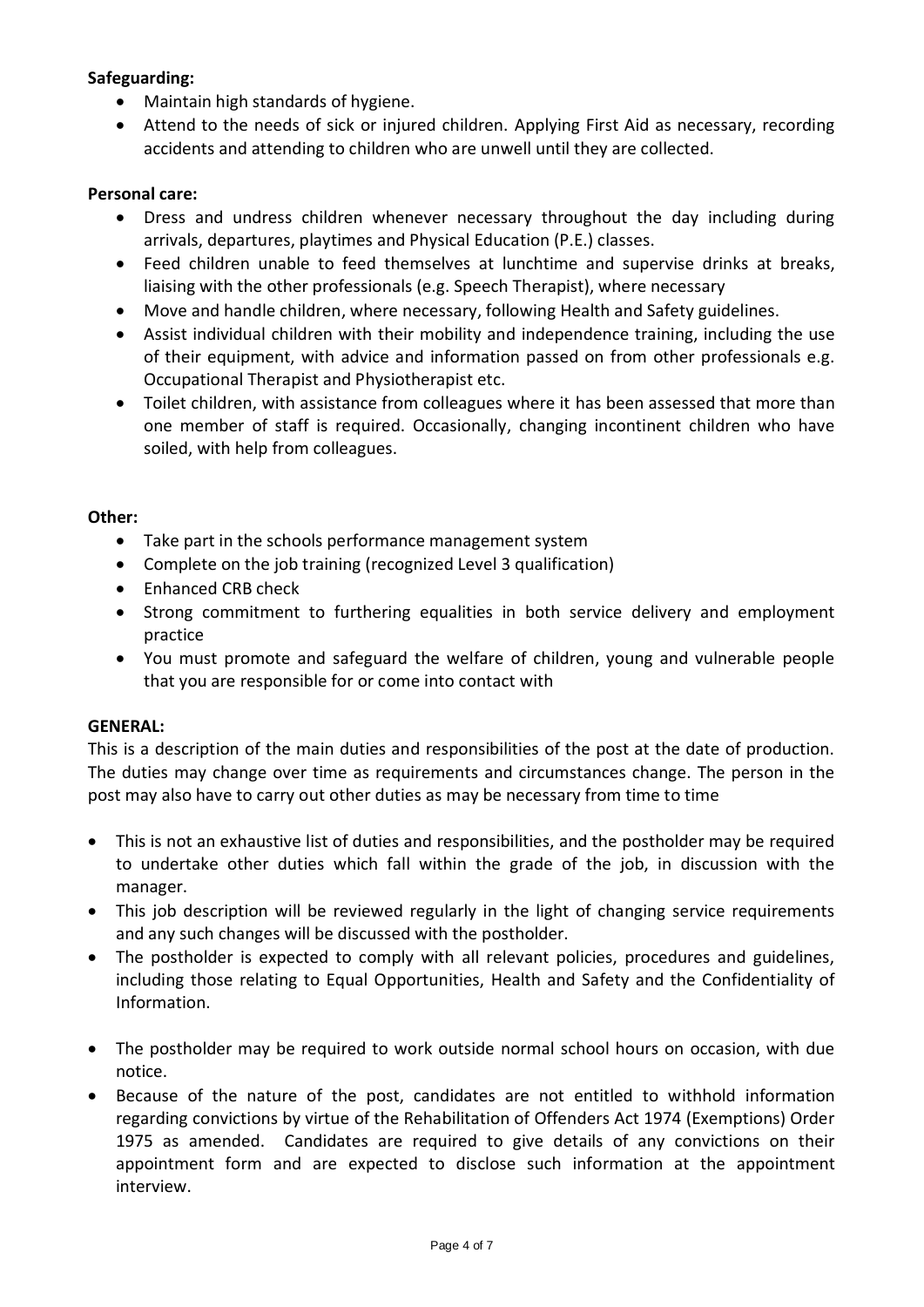• Because this post allows substantial access to children, candidates are required to comply with departmental procedures in relation to Police checks. If candidates are successful in their application prior to taking up post, they will be required to give written permission to the Department to ascertain details from the Metropolitan Police regarding any convictions against them and, as appropriate the nature of such convictions.

| Date of Issue:           |  |
|--------------------------|--|
| Name of Postholder:      |  |
| Signature of Postholder: |  |
| Signature of Heateacher: |  |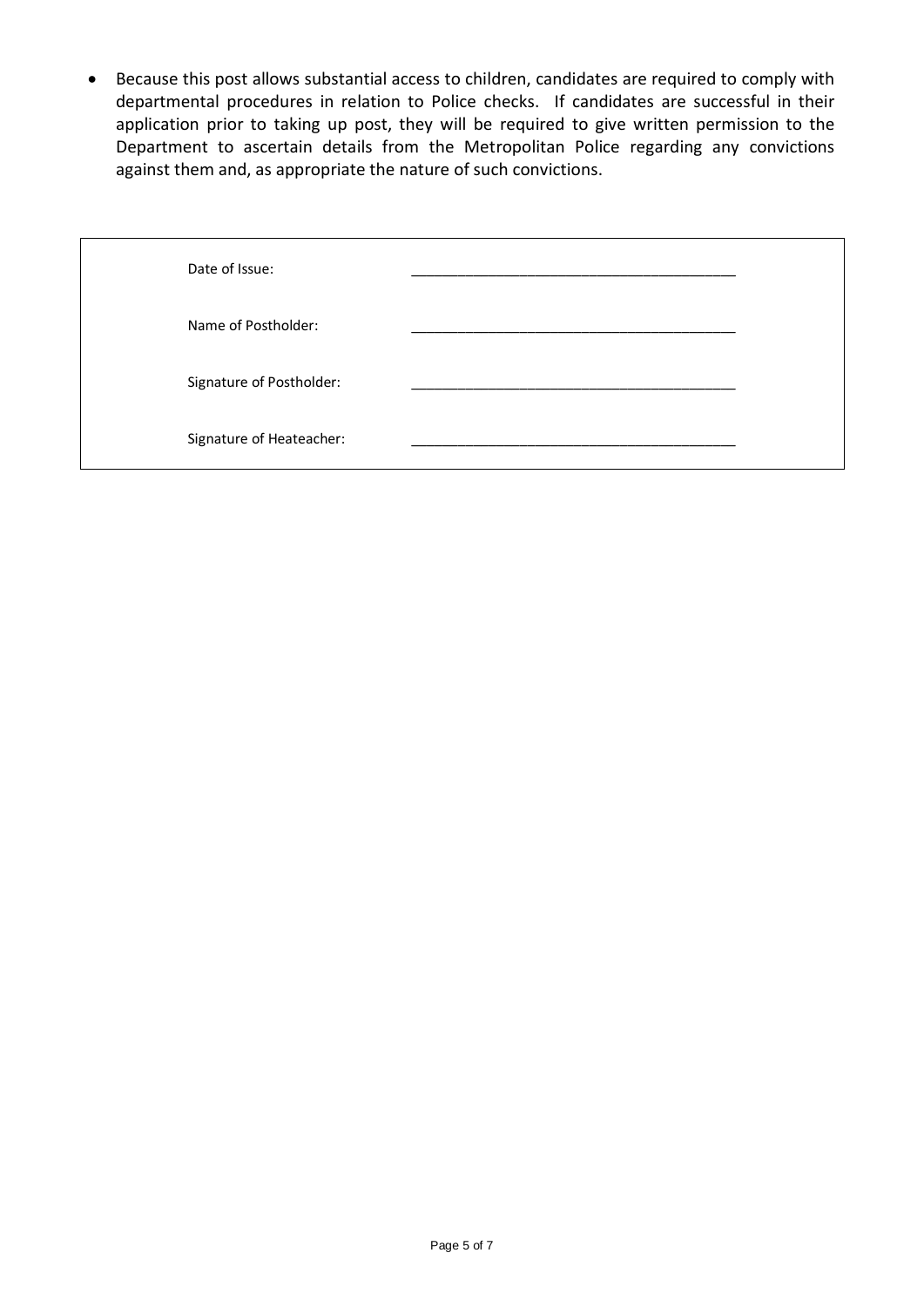### **PRIMARY ADVANTAGE FEDERATION**

#### **PERSON SPECIFICATION**

# **EYFS / Nursery Nurse Apprentice**

|                           | <b>Essential</b>                                           | <b>Desirable</b>                    | <b>How Tested</b> |
|---------------------------|------------------------------------------------------------|-------------------------------------|-------------------|
|                           | GCSE level English and Maths.                              | The successful candidate will be    |                   |
| <b>Qualifications and</b> |                                                            | expected to complete the following: | Application       |
| <b>Experience</b>         | Working with or caring for children or                     |                                     | Form              |
|                           | adults at a variety of stages of life,                     | NVQ/NNEB level 3 or equivalent      |                   |
|                           | including those who may have special                       | qualification via a recognized      | Certificates      |
|                           | needs                                                      | training route.                     |                   |
|                           |                                                            |                                     | Interview         |
|                           | Effective use of ICT to support                            |                                     | (Test)            |
|                           | learning.                                                  |                                     |                   |
|                           |                                                            |                                     |                   |
|                           | Use of other technology equipment.                         |                                     |                   |
|                           | First aid training/training as                             | A basic understanding of early      |                   |
| Knowledge                 | appropriate is desirable                                   | childhood development and           | Application       |
|                           |                                                            | learning                            | Form              |
|                           | Understanding of relevant<br>polices/codes of practice and | Training in the relevant learning   | Interview         |
|                           | awareness of relevant legislation                          | strategies                          |                   |
|                           |                                                            |                                     | References        |
|                           |                                                            | Good working knowledge of           |                   |
|                           | An understanding of Child                                  | national/foundation stage           |                   |
|                           | Protection/Safeguarding issues and                         | ciriculumand other basic learning   |                   |
|                           | procedures.                                                | programmes/stratagies               |                   |
|                           |                                                            |                                     |                   |
|                           |                                                            | Knowledge of specialist technicques |                   |
|                           |                                                            | such as makaton singing, picture    |                   |
|                           |                                                            | exchange and restraint              |                   |
|                           |                                                            |                                     |                   |
|                           |                                                            | Understanding of Healthy Schools    |                   |
|                           |                                                            | initiative and Every Child Matters  |                   |
|                           |                                                            | framework                           |                   |
|                           |                                                            |                                     |                   |

|                 | <b>Essential</b>                                                     | <b>Desirable</b>                                                                            | <b>How Tested</b>   |
|-----------------|----------------------------------------------------------------------|---------------------------------------------------------------------------------------------|---------------------|
| Knowledge Cont. |                                                                      | Knowledge of planning and<br>evaluation tools to support pupil<br>learning and achievement. |                     |
|                 | Possesses effective verbal                                           |                                                                                             |                     |
| Communication   | communication skills.                                                | Able to communicate in an<br>additional language.                                           | Application<br>Form |
|                 | Presents information and ideas clearly                               |                                                                                             |                     |
|                 | and uses communication appropriate<br>to the audience.               | Utilises report writing skills to<br>accurately reflect a situation                         | Interview           |
|                 |                                                                      | through positive communication                                                              | References          |
|                 | Able to create an environment of trust<br>by delivering on promises. | techniques.                                                                                 |                     |
|                 | Able to adapt personal style of                                      |                                                                                             |                     |
|                 | communication to reflect a situation                                 |                                                                                             |                     |
|                 | and/or need.                                                         |                                                                                             |                     |